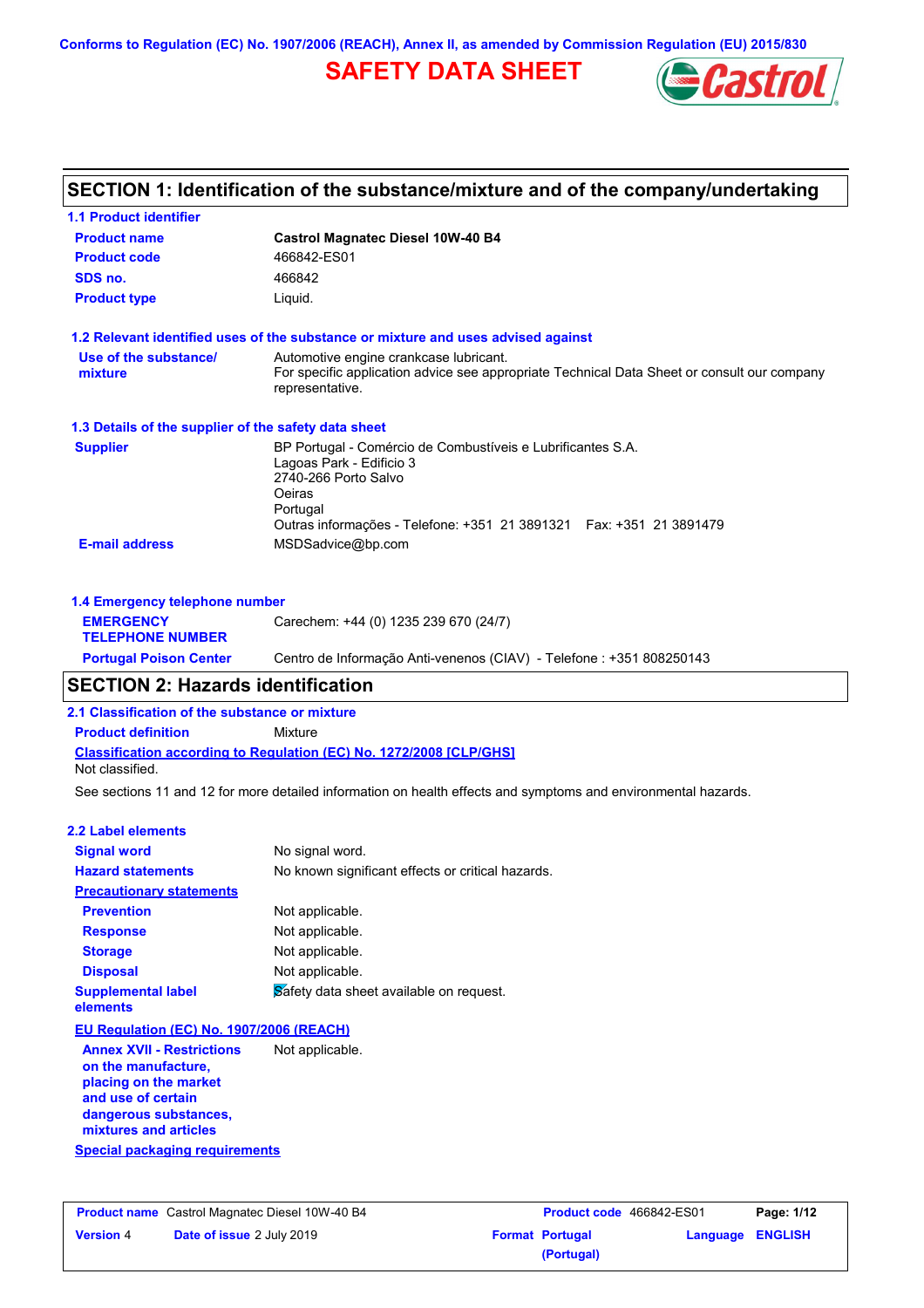#### **Conforms to Regulation (EC) No. 1907/2006 (REACH), Annex II, as amended by Commission Regulation (EU) 2015/830**

## **SECTION 2: Hazards identification**

| <b>Containers to be fitted</b><br>with child-resistant<br>fastenings                                                     | Not applicable.                                                                                                                                                                                                          |
|--------------------------------------------------------------------------------------------------------------------------|--------------------------------------------------------------------------------------------------------------------------------------------------------------------------------------------------------------------------|
| <b>Tactile warning of danger</b>                                                                                         | Not applicable.                                                                                                                                                                                                          |
| 2.3 Other hazards                                                                                                        |                                                                                                                                                                                                                          |
| <b>Results of PBT and vPvB</b><br>assessment                                                                             | Product does not meet the criteria for PBT or vPvB according to Regulation (EC) No. 1907/2006,<br>Annex XIII.                                                                                                            |
| <b>Product meets the criteria</b><br>for PBT or vPvB according<br>to Regulation (EC) No.<br><b>1907/2006, Annex XIII</b> | This mixture does not contain any substances that are assessed to be a PBT or a vPvB.                                                                                                                                    |
| Other hazards which do<br>not result in classification                                                                   | Defatting to the skin.<br>USED ENGINE OILS<br>Used engine oil may contain hazardous components which have the potential to cause skin<br>cancer.<br>See Toxicological Information, section 11 of this Safety Data Sheet. |
|                                                                                                                          | Experimental data on one or more of the components has been used to determine all or part of                                                                                                                             |

### **SECTION 3: Composition/information on ingredients**

the hazard classification of this product.

| Mixture                                                                              |           |                                                                    |                                                                                        |
|--------------------------------------------------------------------------------------|-----------|--------------------------------------------------------------------|----------------------------------------------------------------------------------------|
|                                                                                      |           |                                                                    |                                                                                        |
| <b>Identifiers</b>                                                                   | %         | <b>Regulation (EC) No.</b><br>1272/2008 [CLP]                      | <b>Type</b>                                                                            |
| REACH #: 01-2119484627-25<br>EC: 265-157-1<br>CAS: 64742-54-7<br>Index: 649-467-00-8 | ≥75 - ≤90 | Not classified.                                                    | $[2]$                                                                                  |
| EC: 265-169-7<br>CAS: 64742-65-0<br>Index: 649-474-00-6                              | ≤10       | Not classified.                                                    | $[2]$                                                                                  |
| REACH #: 01-2119493626-26<br>EC: 283-392-8<br>CAS: 84605-29-8                        | -≤3       | Skin Irrit. 2, H315<br>Eye Dam. 1, H318<br>Aquatic Chronic 2, H411 | $[1]$                                                                                  |
|                                                                                      |           | REACH #: 01-2119471299-27                                          | Highly refined base oil (IP 346 DMSO extract < 3%). Proprietary performance additives. |

**See Section 16 for the full text of the H statements declared above.**

**Type** 

[1] Substance classified with a health or environmental hazard

[2] Substance with a workplace exposure limit

[3] Substance meets the criteria for PBT according to Regulation (EC) No. 1907/2006, Annex XIII

[4] Substance meets the criteria for vPvB according to Regulation (EC) No. 1907/2006, Annex XIII

[5] Substance of equivalent concern

[6] Additional disclosure due to company policy

Occupational exposure limits, if available, are listed in Section 8.

## **SECTION 4: First aid measures**

#### Do not induce vomiting unless directed to do so by medical personnel. Get medical attention if symptoms occur. In case of contact, immediately flush eyes with plenty of water for at least 15 minutes. Eyelids should be held away from the eyeball to ensure thorough rinsing. Check for and remove any contact lenses. Get medical attention. **4.1 Description of first aid measures**  $\mathbb F$  inhaled, remove to fresh air. In case of inhalation of decomposition products in a fire, symptoms may be delayed. The exposed person may need to be kept under medical surveillance for 48 hours. Get medical attention if symptoms occur. **Ingestion Inhalation Eye contact Skin contact** Wash skin thoroughly with soap and water or use recognised skin cleanser. Remove contaminated clothing and shoes. Wash clothing before reuse. Clean shoes thoroughly before reuse. Get medical attention if irritation develops. **Product name** Castrol Magnatec Diesel 10W-40 B4 **Product Code 466842-ES01 Page: 2/12 Version** 4 **Date of issue** 2 July 2019 **Format Portugal Language ENGLISH (Portugal)**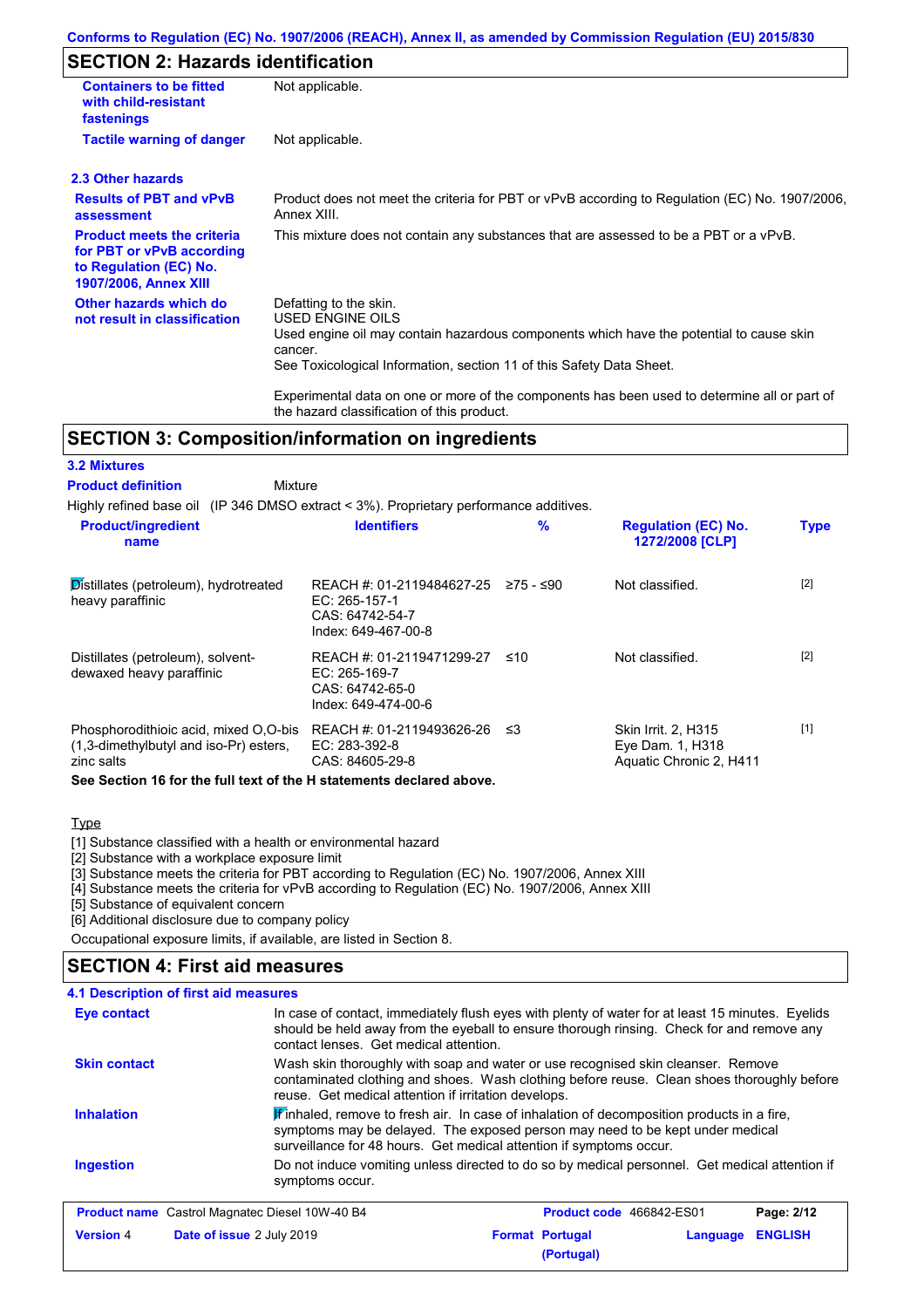| <b>SECTION 4: First aid measures</b>                      |                                                                                                                                                                                                                                                                                                                                                                   |
|-----------------------------------------------------------|-------------------------------------------------------------------------------------------------------------------------------------------------------------------------------------------------------------------------------------------------------------------------------------------------------------------------------------------------------------------|
| <b>Protection of first-aiders</b>                         | No action shall be taken involving any personal risk or without suitable training. It may be<br>dangerous to the person providing aid to give mouth-to-mouth resuscitation.                                                                                                                                                                                       |
|                                                           | 4.2 Most important symptoms and effects, both acute and delayed                                                                                                                                                                                                                                                                                                   |
|                                                           | See Section 11 for more detailed information on health effects and symptoms.                                                                                                                                                                                                                                                                                      |
| <b>Potential acute health effects</b>                     |                                                                                                                                                                                                                                                                                                                                                                   |
| <b>Inhalation</b>                                         | Exposure to decomposition products may cause a health hazard. Serious effects may be<br>delayed following exposure.                                                                                                                                                                                                                                               |
| <b>Ingestion</b>                                          | No known significant effects or critical hazards.                                                                                                                                                                                                                                                                                                                 |
| <b>Skin contact</b>                                       | Defatting to the skin. May cause skin dryness and irritation.                                                                                                                                                                                                                                                                                                     |
| <b>Eye contact</b>                                        | Not classified as an eye irritant. Based on data available for this or related materials.                                                                                                                                                                                                                                                                         |
|                                                           | Delayed and immediate effects as well as chronic effects from short and long-term exposure                                                                                                                                                                                                                                                                        |
| <b>Inhalation</b>                                         | Overexposure to the inhalation of airborne droplets or aerosols may cause irritation of the<br>respiratory tract.                                                                                                                                                                                                                                                 |
| <b>Ingestion</b>                                          | Ingestion of large quantities may cause nausea and diarrhoea.                                                                                                                                                                                                                                                                                                     |
| <b>Skin contact</b>                                       | Prolonged or repeated contact can defat the skin and lead to irritation and/or dermatitis.                                                                                                                                                                                                                                                                        |
| <b>Eye contact</b>                                        | Potential risk of transient stinging or redness if accidental eye contact occurs.                                                                                                                                                                                                                                                                                 |
|                                                           |                                                                                                                                                                                                                                                                                                                                                                   |
|                                                           | 4.3 Indication of any immediate medical attention and special treatment needed                                                                                                                                                                                                                                                                                    |
| <b>Notes to physician</b>                                 | Treatment should in general be symptomatic and directed to relieving any effects.<br>In case of inhalation of decomposition products in a fire, symptoms may be delayed.<br>The exposed person may need to be kept under medical surveillance for 48 hours.                                                                                                       |
| <b>SECTION 5: Firefighting measures</b>                   |                                                                                                                                                                                                                                                                                                                                                                   |
| 5.1 Extinguishing media                                   |                                                                                                                                                                                                                                                                                                                                                                   |
| <b>Suitable extinguishing</b><br>media                    | In case of fire, use foam, dry chemical or carbon dioxide extinguisher or spray.                                                                                                                                                                                                                                                                                  |
| <b>Unsuitable extinguishing</b><br>media                  | Do not use water jet. The use of a water jet may cause the fire to spread by splashing the<br>burning product.                                                                                                                                                                                                                                                    |
| 5.2 Special hazards arising from the substance or mixture |                                                                                                                                                                                                                                                                                                                                                                   |
| <b>Hazards from the</b><br>substance or mixture           | In a fire or if heated, a pressure increase will occur and the container may burst.                                                                                                                                                                                                                                                                               |
| <b>Hazardous combustion</b><br>products                   | Combustion products may include the following:<br>carbon oxides (CO, CO <sub>2</sub> ) (carbon monoxide, carbon dioxide)<br>nitrogen oxides (NO, NO <sub>2</sub> etc.)                                                                                                                                                                                            |
| <b>5.3 Advice for firefighters</b>                        |                                                                                                                                                                                                                                                                                                                                                                   |
| <b>Special precautions for</b><br>fire-fighters           | No action shall be taken involving any personal risk or without suitable training. Promptly<br>isolate the scene by removing all persons from the vicinity of the incident if there is a fire.                                                                                                                                                                    |
| <b>Special protective</b><br>equipment for fire-fighters  | Fire-fighters should wear appropriate protective equipment and self-contained breathing<br>apparatus (SCBA) with a full face-piece operated in positive pressure mode. Clothing for fire-<br>fighters (including helmets, protective boots and gloves) conforming to European standard EN<br>469 will provide a basic level of protection for chemical incidents. |

# **SECTION 6: Accidental release measures**

|                                         | 6.1 Personal precautions, protective equipment and emergency procedures                                                                                                                                                                                                                                                                                                              |
|-----------------------------------------|--------------------------------------------------------------------------------------------------------------------------------------------------------------------------------------------------------------------------------------------------------------------------------------------------------------------------------------------------------------------------------------|
| For non-emergency<br>personnel          | No action shall be taken involving any personal risk or without suitable training. Evacuate<br>surrounding areas. Keep unnecessary and unprotected personnel from entering. Do not touch<br>or walk through spilt material. Floors may be slippery; use care to avoid falling. Put on<br>appropriate personal protective equipment.                                                  |
| For emergency responders                | Entry into a confined space or poorly ventilated area contaminated with vapour, mist or fume is<br>extremely hazardous without the correct respiratory protective equipment and a safe system of<br>work. Wear self-contained breathing apparatus. Wear a suitable chemical protective suit.<br>Chemical resistant boots. See also the information in "For non-emergency personnel". |
| <b>6.2 Environmental</b><br>precautions | Avoid dispersal of spilt material and runoff and contact with soil, waterways, drains and sewers.<br>Inform the relevant authorities if the product has caused environmental pollution (sewers,<br>waterways, soil or air).                                                                                                                                                          |

### **6.3 Methods and material for containment and cleaning up**

| <b>Product name</b> Castrol Magnatec Diesel 10W-40 B4 |                                  | <b>Product code</b> 466842-ES01 |                        | Page: 3/12              |  |
|-------------------------------------------------------|----------------------------------|---------------------------------|------------------------|-------------------------|--|
| <b>Version 4</b>                                      | <b>Date of issue 2 July 2019</b> |                                 | <b>Format Portugal</b> | <b>Language ENGLISH</b> |  |
|                                                       |                                  |                                 | (Portugal)             |                         |  |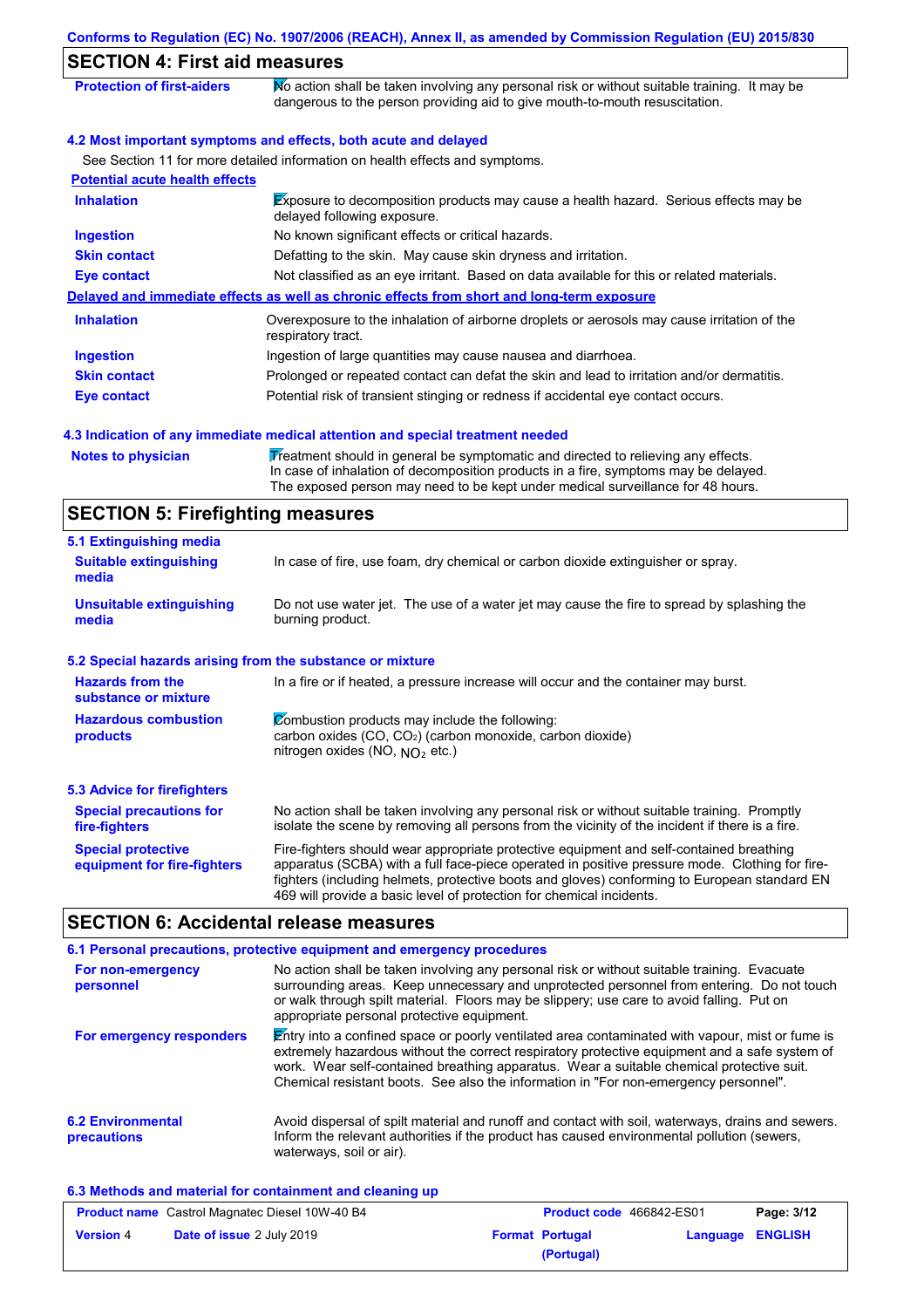## **SECTION 6: Accidental release measures**

| <b>Small spill</b>                        | Stop leak if without risk. Move containers from spill area. Absorb with an inert material and<br>place in an appropriate waste disposal container. Dispose of via a licensed waste disposal<br>contractor.                                                                                                                                                                                     |
|-------------------------------------------|------------------------------------------------------------------------------------------------------------------------------------------------------------------------------------------------------------------------------------------------------------------------------------------------------------------------------------------------------------------------------------------------|
| Large spill                               | Stop leak if without risk. Move containers from spill area. Prevent entry into sewers, water<br>courses, basements or confined areas. Contain and collect spillage with non-combustible,<br>absorbent material e.g. sand, earth, vermiculite or diatomaceous earth and place in container<br>for disposal according to local regulations. Dispose of via a licensed waste disposal contractor. |
| 6.4 Reference to other<br><b>sections</b> | See Section 1 for emergency contact information.<br>See Section 5 for firefighting measures.<br>See Section 8 for information on appropriate personal protective equipment.<br>See Section 12 for environmental precautions.<br>See Section 13 for additional waste treatment information.                                                                                                     |

# **SECTION 7: Handling and storage**

| 7.1 Precautions for safe handling                                                    |                                                                                                                                                                                                                                                                                                                                                                                                                                                                                          |  |  |
|--------------------------------------------------------------------------------------|------------------------------------------------------------------------------------------------------------------------------------------------------------------------------------------------------------------------------------------------------------------------------------------------------------------------------------------------------------------------------------------------------------------------------------------------------------------------------------------|--|--|
| <b>Protective measures</b>                                                           | Put on appropriate personal protective equipment.                                                                                                                                                                                                                                                                                                                                                                                                                                        |  |  |
| <b>Advice on general</b><br>occupational hygiene                                     | Eating, drinking and smoking should be prohibited in areas where this material is handled,<br>stored and processed. Wash thoroughly after handling. Remove contaminated clothing and<br>protective equipment before entering eating areas. See also Section 8 for additional<br>information on hygiene measures.                                                                                                                                                                         |  |  |
| <b>7.2 Conditions for safe</b><br>storage, including any<br><i>incompatibilities</i> | Store in accordance with local regulations. Store in a dry, cool and well-ventilated area, away<br>from incompatible materials (see Section 10). Keep away from heat and direct sunlight. Keep<br>container tightly closed and sealed until ready for use. Containers that have been opened must<br>be carefully resealed and kept upright to prevent leakage. Store and use only in equipment/<br>containers designed for use with this product. Do not store in unlabelled containers. |  |  |
| <b>Not suitable</b>                                                                  | Prolonged exposure to elevated temperature                                                                                                                                                                                                                                                                                                                                                                                                                                               |  |  |
| 7.3 Specific end use(s)                                                              |                                                                                                                                                                                                                                                                                                                                                                                                                                                                                          |  |  |
| <b>Recommendations</b>                                                               | See section 1.2 and Exposure scenarios in annex, if applicable.                                                                                                                                                                                                                                                                                                                                                                                                                          |  |  |
|                                                                                      | <b>SECTION 8: Exposure controls/personal protection</b>                                                                                                                                                                                                                                                                                                                                                                                                                                  |  |  |
| <b>8.1 Control parameters</b>                                                        |                                                                                                                                                                                                                                                                                                                                                                                                                                                                                          |  |  |
| <b>Occupational exposure limits</b>                                                  | No exposure limit value known.                                                                                                                                                                                                                                                                                                                                                                                                                                                           |  |  |
| <b>Product/ingredient name</b>                                                       | <b>Exposure limit values</b>                                                                                                                                                                                                                                                                                                                                                                                                                                                             |  |  |

|                                                              | —————————————————                                                                                                                                                                                      |
|--------------------------------------------------------------|--------------------------------------------------------------------------------------------------------------------------------------------------------------------------------------------------------|
| Distillates (petroleum), hydrotreated heavy paraffinic       | Portuguese Institute of Quality (Portugal).<br>TWA: 5 mg/m <sup>3</sup> 8 hours. Issued/Revised: 10/2003 Form: Aerosol<br>STEL: 10 mg/m <sup>3</sup> 15 minutes. Issued/Revised: 10/2003 Form: Aerosol |
| Distillates (petroleum), solvent-dewaxed heavy<br>paraffinic | Portuguese Institute of Quality (Portugal).                                                                                                                                                            |
|                                                              | TWA: 5 mg/m <sup>3</sup> 8 hours. Issued/Revised: 10/2003 Form: Aerosol<br>STEL: 10 mg/m <sup>3</sup> 15 minutes. Issued/Revised: 10/2003 Form: Aerosol                                                |
|                                                              | Whilst specific OELs for certain components may be shown in this section other components may be present in any mist                                                                                   |

Whilst specific OELs for certain components may be shown in this section, other components may be present in any mist, vapour or dust produced. Therefore, the specific OELs may not be applicable to the product as a whole and are provided for guidance only.

**Recommended monitoring procedures** If this product contains ingredients with exposure limits, personal, workplace atmosphere or biological monitoring may be required to determine the effectiveness of the ventilation or other control measures and/or the necessity to use respiratory protective equipment. Reference should be made to monitoring standards, such as the following: European Standard EN 689 (Workplace atmospheres - Guidance for the assessment of exposure by inhalation to chemical agents for comparison with limit values and measurement strategy) European Standard EN 14042 (Workplace atmospheres - Guide for the application and use of procedures for the assessment of exposure to chemical and biological agents) European Standard EN 482 (Workplace atmospheres - General requirements for the performance of procedures for the measurement of chemical agents) Reference to national guidance documents for methods for the determination of hazardous substances will also be required.

### **Derived No Effect Level**

No DNELs/DMELs available.

#### **Predicted No Effect Concentration**

No PNECs available

| <b>Product name</b> Castrol Magnatec Diesel 10W-40 B4 |                                  | <b>Product code</b> 466842-ES01 |                        | Page: 4/12              |  |
|-------------------------------------------------------|----------------------------------|---------------------------------|------------------------|-------------------------|--|
| <b>Version 4</b>                                      | <b>Date of issue 2 July 2019</b> |                                 | <b>Format Portugal</b> | <b>Language ENGLISH</b> |  |
|                                                       |                                  |                                 | (Portugal)             |                         |  |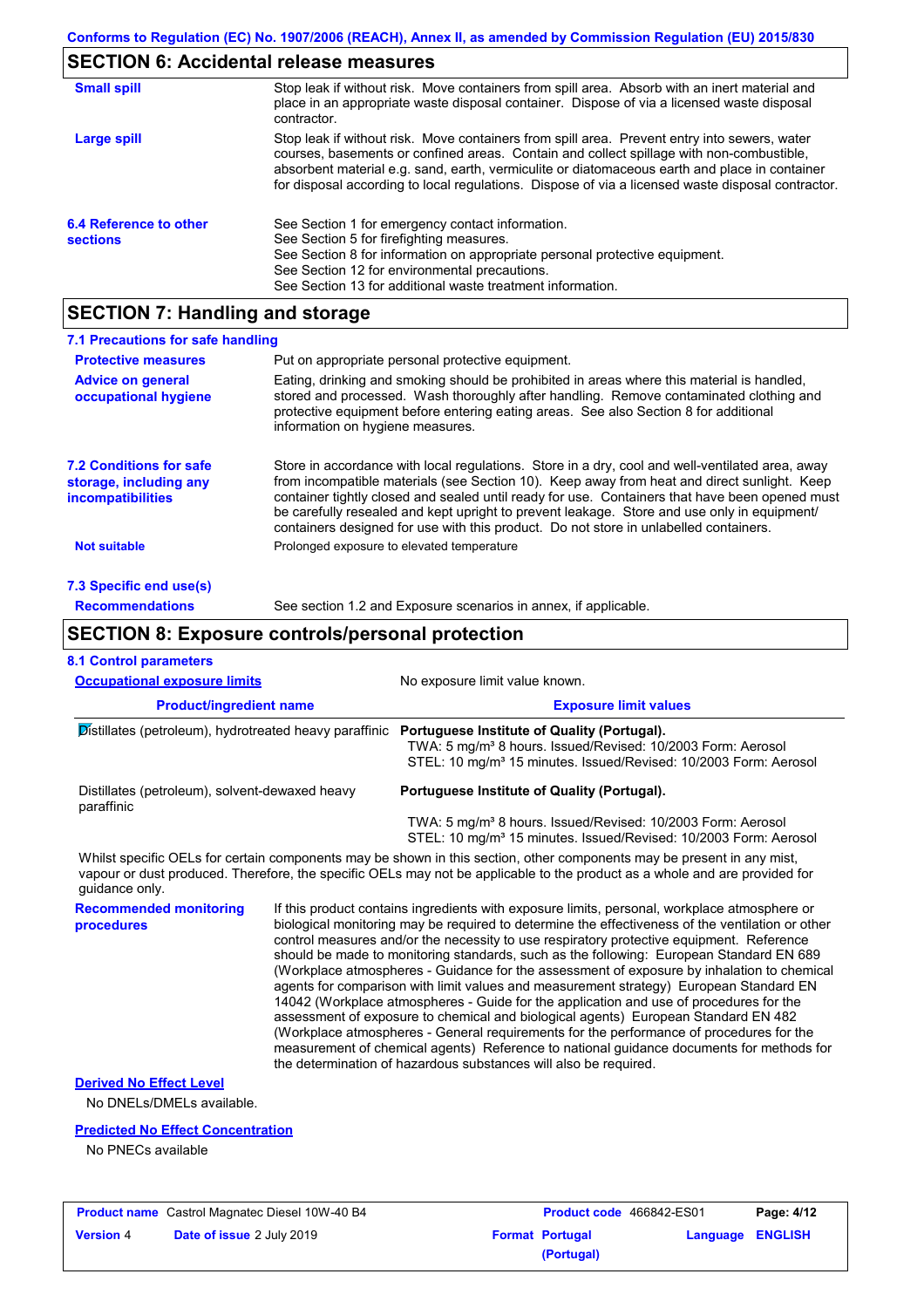# **SECTION 8: Exposure controls/personal protection**

| <b>Appropriate engineering</b><br>controls     | Provide exhaust ventilation or other engineering controls to keep the relevant airborne<br>concentrations below their respective occupational exposure limits.<br>All activities involving chemicals should be assessed for their risks to health, to ensure                                                                                                                                                                                                                                                                                                                                                                                                                                                                            |
|------------------------------------------------|-----------------------------------------------------------------------------------------------------------------------------------------------------------------------------------------------------------------------------------------------------------------------------------------------------------------------------------------------------------------------------------------------------------------------------------------------------------------------------------------------------------------------------------------------------------------------------------------------------------------------------------------------------------------------------------------------------------------------------------------|
|                                                | exposures are adequately controlled. Personal protective equipment should only be considered<br>after other forms of control measures (e.g. engineering controls) have been suitably evaluated.<br>Personal protective equipment should conform to appropriate standards, be suitable for use, be<br>kept in good condition and properly maintained.<br>Your supplier of personal protective equipment should be consulted for advice on selection and<br>appropriate standards. For further information contact your national organisation for standards.<br>The final choice of protective equipment will depend upon a risk assessment. It is important to<br>ensure that all items of personal protective equipment are compatible. |
| <b>Individual protection measures</b>          |                                                                                                                                                                                                                                                                                                                                                                                                                                                                                                                                                                                                                                                                                                                                         |
| <b>Hygiene measures</b>                        | Wash hands, forearms and face thoroughly after handling chemical products, before eating,<br>smoking and using the lavatory and at the end of the working period. Ensure that eyewash<br>stations and safety showers are close to the workstation location.                                                                                                                                                                                                                                                                                                                                                                                                                                                                             |
| <b>Respiratory protection</b>                  | In case of insufficient ventilation, wear suitable respiratory equipment.<br>The correct choice of respiratory protection depends upon the chemicals being handled, the<br>conditions of work and use, and the condition of the respiratory equipment. Safety procedures<br>should be developed for each intended application. Respiratory protection equipment should<br>therefore be chosen in consultation with the supplier/manufacturer and with a full assessment<br>of the working conditions.                                                                                                                                                                                                                                   |
| <b>Eye/face protection</b>                     | Safety glasses with side shields.                                                                                                                                                                                                                                                                                                                                                                                                                                                                                                                                                                                                                                                                                                       |
| <b>Skin protection</b>                         |                                                                                                                                                                                                                                                                                                                                                                                                                                                                                                                                                                                                                                                                                                                                         |
| <b>Hand protection</b>                         | <b>General Information:</b>                                                                                                                                                                                                                                                                                                                                                                                                                                                                                                                                                                                                                                                                                                             |
|                                                | Because specific work environments and material handling practices vary, safety procedures<br>should be developed for each intended application. The correct choice of protective gloves<br>depends upon the chemicals being handled, and the conditions of work and use. Most gloves<br>provide protection for only a limited time before they must be discarded and replaced (even the<br>best chemically resistant gloves will break down after repeated chemical exposures).                                                                                                                                                                                                                                                        |
|                                                | Gloves should be chosen in consultation with the supplier / manufacturer and taking account of<br>a full assessment of the working conditions.                                                                                                                                                                                                                                                                                                                                                                                                                                                                                                                                                                                          |
|                                                | Recommended: Nitrile gloves.<br><b>Breakthrough time:</b>                                                                                                                                                                                                                                                                                                                                                                                                                                                                                                                                                                                                                                                                               |
|                                                | Breakthrough time data are generated by glove manufacturers under laboratory test conditions<br>and represent how long a glove can be expected to provide effective permeation resistance. It<br>is important when following breakthrough time recommendations that actual workplace<br>conditions are taken into account. Always consult with your glove supplier for up-to-date<br>technical information on breakthrough times for the recommended glove type.<br>Our recommendations on the selection of gloves are as follows:                                                                                                                                                                                                      |
|                                                | Continuous contact:                                                                                                                                                                                                                                                                                                                                                                                                                                                                                                                                                                                                                                                                                                                     |
|                                                | Gloves with a minimum breakthrough time of 240 minutes, or >480 minutes if suitable gloves                                                                                                                                                                                                                                                                                                                                                                                                                                                                                                                                                                                                                                              |
|                                                | can be obtained.<br>If suitable gloves are not available to offer that level of protection, gloves with shorter<br>breakthrough times may be acceptable as long as appropriate glove maintenance and<br>replacement regimes are determined and adhered to.                                                                                                                                                                                                                                                                                                                                                                                                                                                                              |
|                                                | Short-term / splash protection:                                                                                                                                                                                                                                                                                                                                                                                                                                                                                                                                                                                                                                                                                                         |
|                                                | Recommended breakthrough times as above.<br>It is recognised that for short-term, transient exposures, gloves with shorter breakthrough times<br>may commonly be used. Therefore, appropriate maintenance and replacement regimes must<br>be determined and rigorously followed.                                                                                                                                                                                                                                                                                                                                                                                                                                                        |
|                                                | <b>Glove Thickness:</b>                                                                                                                                                                                                                                                                                                                                                                                                                                                                                                                                                                                                                                                                                                                 |
|                                                | For general applications, we recommend gloves with a thickness typically greater than 0.35 mm.                                                                                                                                                                                                                                                                                                                                                                                                                                                                                                                                                                                                                                          |
|                                                | It should be emphasised that glove thickness is not necessarily a good predictor of glove<br>resistance to a specific chemical, as the permeation efficiency of the glove will be dependent<br>on the exact composition of the glove material. Therefore, glove selection should also be based<br>on consideration of the task requirements and knowledge of breakthrough times.<br>Glove thickness may also vary depending on the glove manufacturer, the glove type and the<br>glove model. Therefore, the manufacturers' technical data should always be taken into account                                                                                                                                                          |
| Product name Castrol Magnatec Diesel 10W-40 B4 | Product code 466842-ES01<br>Page: 5/12                                                                                                                                                                                                                                                                                                                                                                                                                                                                                                                                                                                                                                                                                                  |

|                  | <b>Product name</b> Castrol Magnatec Diesel 10W-40 B4 | <b>Product code</b> 466842-ES01 |                  | Page: 5/12 |
|------------------|-------------------------------------------------------|---------------------------------|------------------|------------|
| <b>Version</b> 4 | <b>Date of issue 2 July 2019</b>                      | <b>Format Portugal</b>          | Language ENGLISH |            |
|                  |                                                       | (Portugal)                      |                  |            |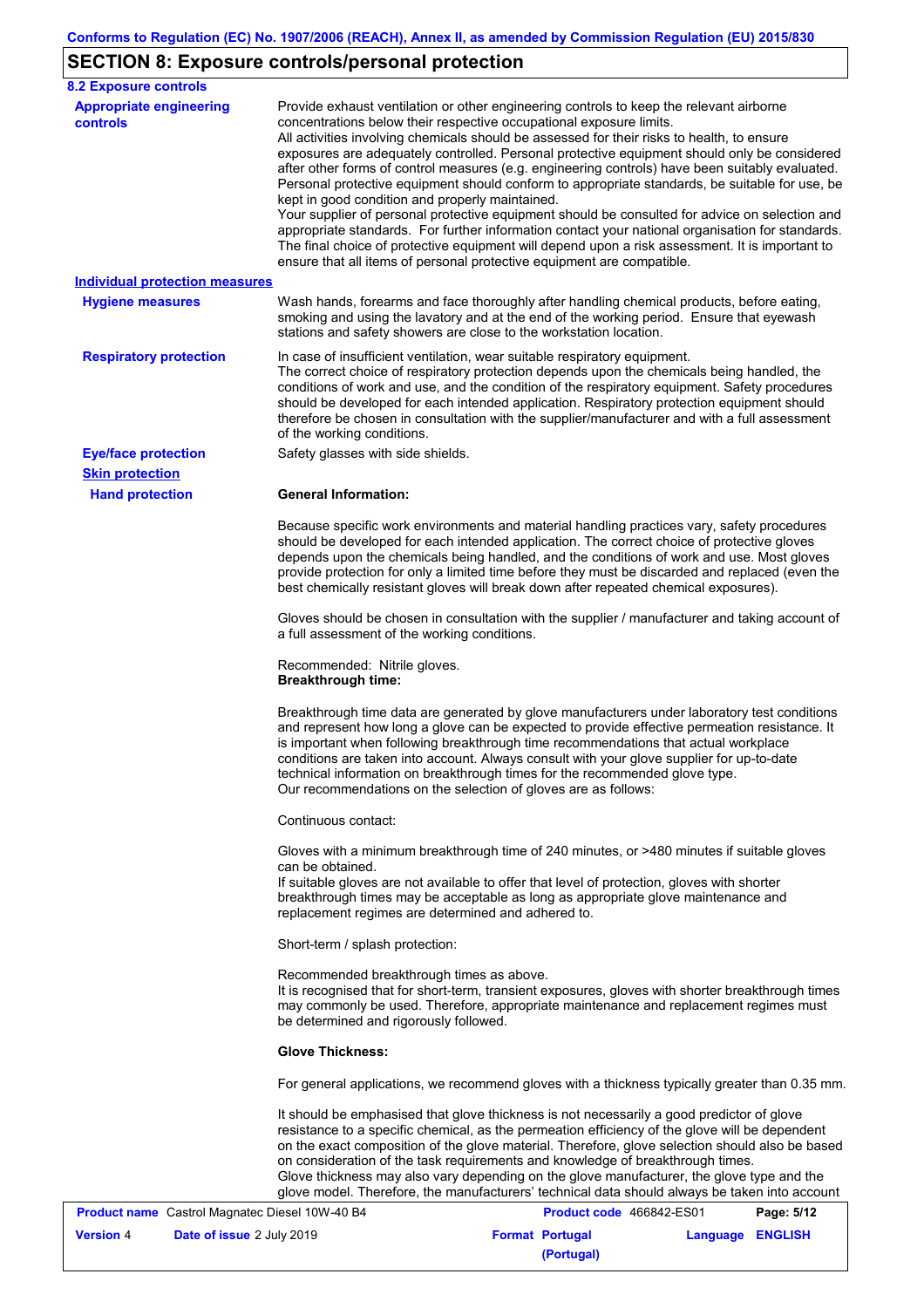# **SECTION 8: Exposure controls/personal protection**

|  | to ensure selection of the most appropriate glove for the task. |  |  |  |  |
|--|-----------------------------------------------------------------|--|--|--|--|
|  |                                                                 |  |  |  |  |

Note: Depending on the activity being conducted, gloves of varying thickness may be required for specific tasks. For example:

 • Thinner gloves (down to 0.1 mm or less) may be required where a high degree of manual dexterity is needed. However, these gloves are only likely to give short duration protection and would normally be just for single use applications, then disposed of.

 • Thicker gloves (up to 3 mm or more) may be required where there is a mechanical (as well as a chemical) risk i.e. where there is abrasion or puncture potential.

| <b>Skin and body</b>                             | Use of protective clothing is good industrial practice.<br>Personal protective equipment for the body should be selected based on the task being<br>performed and the risks involved and should be approved by a specialist before handling this<br>product.<br>Cotton or polyester/cotton overalls will only provide protection against light superficial<br>contamination that will not soak through to the skin. Overalls should be laundered on a regular<br>basis. When the risk of skin exposure is high (e.g. when cleaning up spillages or if there is a<br>risk of splashing) then chemical resistant aprons and/or impervious chemical suits and boots<br>will be required. |
|--------------------------------------------------|---------------------------------------------------------------------------------------------------------------------------------------------------------------------------------------------------------------------------------------------------------------------------------------------------------------------------------------------------------------------------------------------------------------------------------------------------------------------------------------------------------------------------------------------------------------------------------------------------------------------------------------------------------------------------------------|
| <b>Refer to standards:</b>                       | Respiratory protection: EN 529<br>Gloves: EN 420, EN 374<br>Eye protection: EN 166<br>Filtering half-mask: EN 149<br>Filtering half-mask with valve: EN 405<br>Half-mask: EN 140 plus filter<br>Full-face mask: EN 136 plus filter<br>Particulate filters: EN 143<br>Gas/combined filters: EN 14387                                                                                                                                                                                                                                                                                                                                                                                   |
| <b>Environmental exposure</b><br><b>controls</b> | Emissions from ventilation or work process equipment should be checked to ensure they<br>comply with the requirements of environmental protection legislation. In some cases, fume<br>scrubbers, filters or engineering modifications to the process equipment will be necessary to<br>reduce emissions to acceptable levels.                                                                                                                                                                                                                                                                                                                                                         |

## **SECTION 9: Physical and chemical properties**

#### **9.1 Information on basic physical and chemical properties**

| <b>Appearance</b>                                      |                                                                                         |
|--------------------------------------------------------|-----------------------------------------------------------------------------------------|
| <b>Physical state</b>                                  | Liquid.                                                                                 |
| <b>Colour</b>                                          | Amber. [Light]                                                                          |
| <b>Odour</b>                                           | Not available.                                                                          |
| <b>Odour threshold</b>                                 | Not available.                                                                          |
| pH                                                     | Not available.                                                                          |
| <b>Melting point/freezing point</b>                    | Not available.                                                                          |
| Initial boiling point and boiling<br>range             | Not available.                                                                          |
| <b>Pour point</b>                                      | -42 $^{\circ}$ C                                                                        |
| <b>Flash point</b>                                     | Closed cup: 204°C (399.2°F) [Pensky-Martens.]<br>Open cup: 242°C (467.6°F) [Cleveland.] |
| <b>Evaporation rate</b>                                | Not available.                                                                          |
| <b>Flammability (solid, gas)</b>                       | Not available.                                                                          |
| <b>Upper/lower flammability or</b><br>explosive limits | Not available.                                                                          |
| <b>Vapour pressure</b>                                 | Not available.                                                                          |
| <b>Vapour density</b>                                  | Not available.                                                                          |
| <b>Relative density</b>                                | Not available.                                                                          |
| <b>Density</b>                                         | <1000 kg/m <sup>3</sup> (<1 g/cm <sup>3</sup> ) at 15 <sup>°</sup> C                    |
| <b>Solubility(ies)</b>                                 | insoluble in water.                                                                     |
| <b>Partition coefficient: n-octanol/</b><br>water      | Not available.                                                                          |
| <b>Auto-ignition temperature</b>                       | Not available.                                                                          |
| <b>Decomposition temperature</b>                       | Not available.                                                                          |
| <b>Product name</b> Castrol Magnatec Diesel 10W-40 B4  | Product code 466842-ES01<br>Page: 6/12                                                  |
| <b>Version 4</b><br>Date of issue 2 July 2019          | <b>Format Portugal</b><br><b>ENGLISH</b><br>Language<br>(Portugal)                      |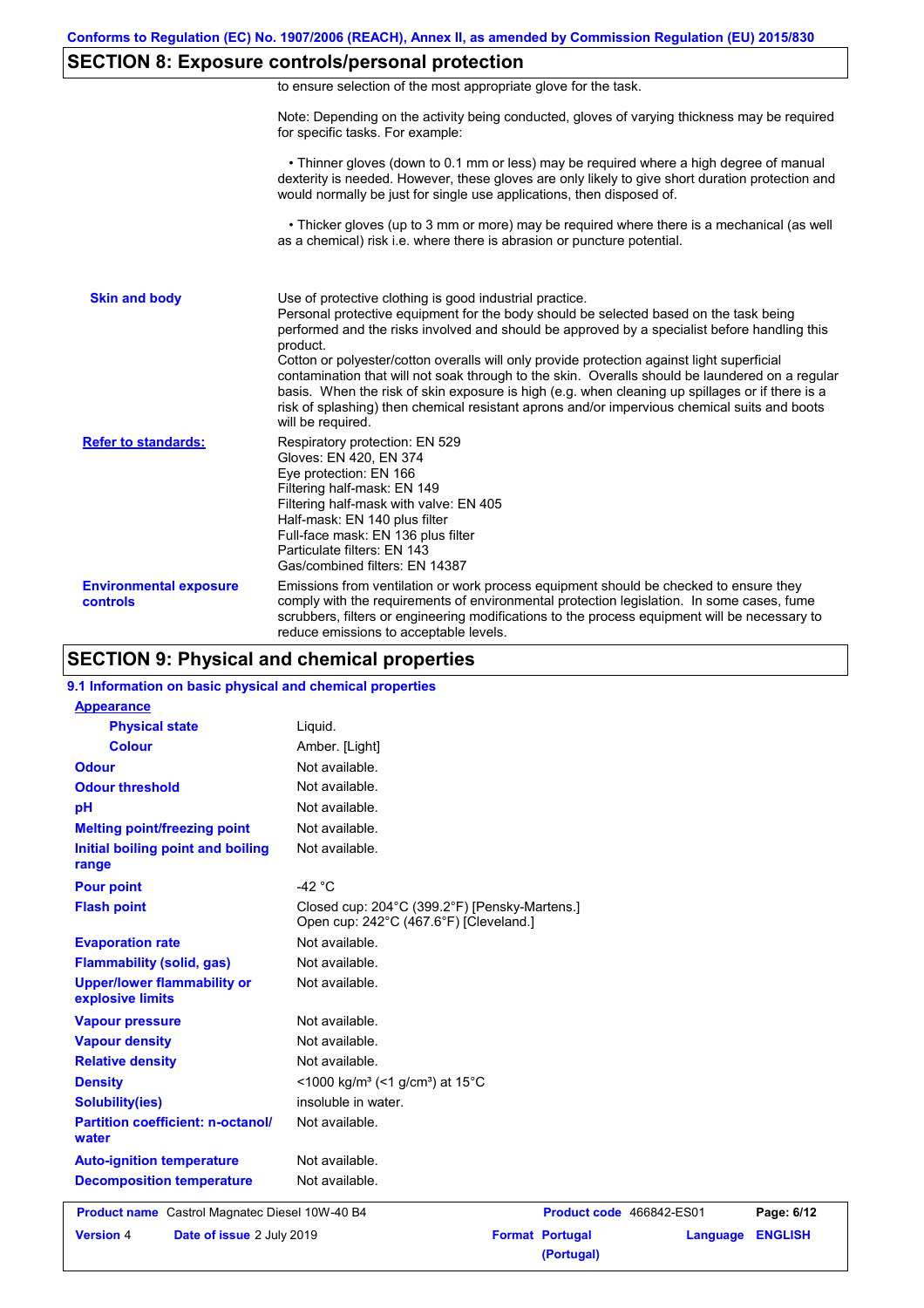# **SECTION 9: Physical and chemical properties**

| <b>Viscosity</b>            | Kinematic: $99.9$ mm <sup>2</sup> /s ( $99.9$ cSt) at $40^{\circ}$ C<br>Kinematic: 13.7 to 16.2 mm <sup>2</sup> /s (13.7 to 16.2 cSt) at 100 <sup>°</sup> C |
|-----------------------------|-------------------------------------------------------------------------------------------------------------------------------------------------------------|
| <b>Explosive properties</b> | Not available.                                                                                                                                              |
| <b>Oxidising properties</b> | Not available.                                                                                                                                              |

### **9.2 Other information**

No additional information.

|                                                   | <b>SECTION 10: Stability and reactivity</b>                                                                                                                             |  |  |  |  |
|---------------------------------------------------|-------------------------------------------------------------------------------------------------------------------------------------------------------------------------|--|--|--|--|
| <b>10.1 Reactivity</b>                            | No specific test data available for this product. Refer to Conditions to avoid and Incompatible<br>materials for additional information.                                |  |  |  |  |
| <b>10.2 Chemical stability</b>                    | The product is stable.                                                                                                                                                  |  |  |  |  |
| <b>10.3 Possibility of</b><br>hazardous reactions | Under normal conditions of storage and use, hazardous reactions will not occur.<br>Under normal conditions of storage and use, hazardous polymerisation will not occur. |  |  |  |  |
| <b>10.4 Conditions to avoid</b>                   | Avoid all possible sources of ignition (spark or flame).                                                                                                                |  |  |  |  |
| 10.5 Incompatible materials                       | Reactive or incompatible with the following materials: oxidising materials.                                                                                             |  |  |  |  |
| <b>10.6 Hazardous</b><br>decomposition products   | Under normal conditions of storage and use, hazardous decomposition products should not be<br>produced.                                                                 |  |  |  |  |

# **SECTION 11: Toxicological information**

| 11.1 Information on toxicological effects          |                                                                                                                                                                                                                                                                                                                                                                                                          |                                      |          |                |
|----------------------------------------------------|----------------------------------------------------------------------------------------------------------------------------------------------------------------------------------------------------------------------------------------------------------------------------------------------------------------------------------------------------------------------------------------------------------|--------------------------------------|----------|----------------|
| <b>Acute toxicity estimates</b>                    |                                                                                                                                                                                                                                                                                                                                                                                                          |                                      |          |                |
| Not available.                                     |                                                                                                                                                                                                                                                                                                                                                                                                          |                                      |          |                |
| <b>Information on likely</b><br>routes of exposure | Routes of entry anticipated: Dermal, Inhalation.                                                                                                                                                                                                                                                                                                                                                         |                                      |          |                |
| <b>Potential acute health effects</b>              |                                                                                                                                                                                                                                                                                                                                                                                                          |                                      |          |                |
| <b>Inhalation</b>                                  | Exposure to decomposition products may cause a health hazard. Serious effects may be<br>delayed following exposure.                                                                                                                                                                                                                                                                                      |                                      |          |                |
| <b>Ingestion</b>                                   | No known significant effects or critical hazards.                                                                                                                                                                                                                                                                                                                                                        |                                      |          |                |
| <b>Skin contact</b>                                | Defatting to the skin. May cause skin dryness and irritation.                                                                                                                                                                                                                                                                                                                                            |                                      |          |                |
| Eye contact                                        | Not classified as an eye irritant. Based on data available for this or related materials.                                                                                                                                                                                                                                                                                                                |                                      |          |                |
|                                                    | Symptoms related to the physical, chemical and toxicological characteristics                                                                                                                                                                                                                                                                                                                             |                                      |          |                |
| <b>Inhalation</b>                                  | No specific data.                                                                                                                                                                                                                                                                                                                                                                                        |                                      |          |                |
| <b>Ingestion</b>                                   | No specific data.                                                                                                                                                                                                                                                                                                                                                                                        |                                      |          |                |
| <b>Skin contact</b>                                | Adverse symptoms may include the following:<br>irritation<br>dryness<br>cracking                                                                                                                                                                                                                                                                                                                         |                                      |          |                |
| <b>Eye contact</b>                                 | No specific data.                                                                                                                                                                                                                                                                                                                                                                                        |                                      |          |                |
|                                                    | Delayed and immediate effects as well as chronic effects from short and long-term exposure                                                                                                                                                                                                                                                                                                               |                                      |          |                |
| <b>Inhalation</b>                                  | Overexposure to the inhalation of airborne droplets or aerosols may cause irritation of the<br>respiratory tract.                                                                                                                                                                                                                                                                                        |                                      |          |                |
| <b>Ingestion</b>                                   | Ingestion of large quantities may cause nausea and diarrhoea.                                                                                                                                                                                                                                                                                                                                            |                                      |          |                |
| <b>Skin contact</b>                                | Prolonged or repeated contact can defat the skin and lead to irritation and/or dermatitis.                                                                                                                                                                                                                                                                                                               |                                      |          |                |
| <b>Eye contact</b>                                 | Potential risk of transient stinging or redness if accidental eye contact occurs.                                                                                                                                                                                                                                                                                                                        |                                      |          |                |
| <b>Potential chronic health effects</b>            |                                                                                                                                                                                                                                                                                                                                                                                                          |                                      |          |                |
| General                                            | USED ENGINE OILS<br>Combustion products resulting from the operation of internal combustion engines contaminate<br>engine oils during use. Used engine oil may contain hazardous components which have the<br>potential to cause skin cancer. Frequent or prolonged contact with all types and makes of used<br>engine oil must therefore be avoided and a high standard of personal hygiene maintained. |                                      |          |                |
| <b>Carcinogenicity</b>                             | No known significant effects or critical hazards.                                                                                                                                                                                                                                                                                                                                                        |                                      |          |                |
| <b>Mutagenicity</b>                                | No known significant effects or critical hazards.                                                                                                                                                                                                                                                                                                                                                        |                                      |          |                |
| <b>Developmental effects</b>                       | No known significant effects or critical hazards.                                                                                                                                                                                                                                                                                                                                                        |                                      |          |                |
| Product name Castrol Magnatec Diesel 10W-40 B4     |                                                                                                                                                                                                                                                                                                                                                                                                          | Product code 466842-ES01             |          | Page: 7/12     |
| <b>Version 4</b><br>Date of issue 2 July 2019      |                                                                                                                                                                                                                                                                                                                                                                                                          | <b>Format Portugal</b><br>(Portugal) | Language | <b>ENGLISH</b> |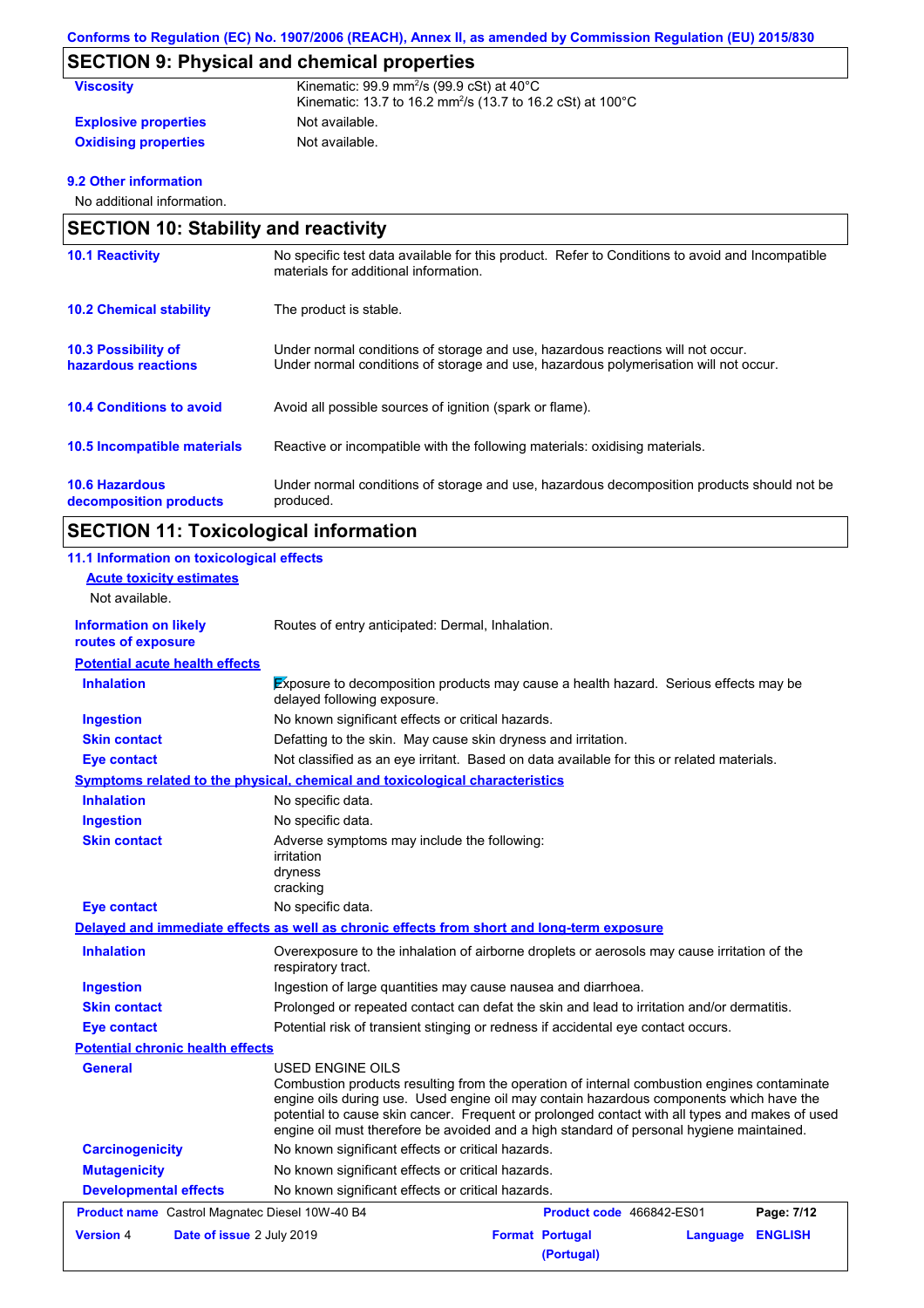## **SECTION 11: Toxicological information**

**Fertility effects** No known significant effects or critical hazards.

### **SECTION 12: Ecological information**

#### **12.1 Toxicity**

#### **Environmental hazards** Not classified as dangerous

Product not classified for environmental effects. Based on data available for this or related materials.

#### **12.2 Persistence and degradability**

Expected to be biodegradable.

#### **12.3 Bioaccumulative potential**

This product is not expected to bioaccumulate through food chains in the environment.

| <b>12.4 Mobility in soil</b>                                  |                                                                      |
|---------------------------------------------------------------|----------------------------------------------------------------------|
| <b>Soil/water partition</b><br>coefficient (K <sub>oc</sub> ) | Not available.                                                       |
| <b>Mobility</b>                                               | Spillages may penetrate the soil causing ground water contamination. |

#### **12.5 Results of PBT and vPvB assessment**

Product does not meet the criteria for PBT or vPvB according to Regulation (EC) No. 1907/2006, Annex XIII.

#### **12.6 Other adverse effects**

**Other ecological information**

Spills may form a film on water surfaces causing physical damage to organisms. Oxygen transfer could also be impaired.

## **SECTION 13: Disposal considerations**

### **13.1 Waste treatment methods**

**Methods of disposal**

### **Product**

Where possible, arrange for product to be recycled. Dispose of via an authorised person/ licensed waste disposal contractor in accordance with local regulations.

#### **European waste catalogue (EWC) Hazardous waste** Yes.

| Waste code  | <b>Waste designation</b>                                         |
|-------------|------------------------------------------------------------------|
| l 13 02 05* | Imineral-based non-chlorinated engine, gear and lubricating oils |

However, deviation from the intended use and/or the presence of any potential contaminants may require an alternative waste disposal code to be assigned by the end user.

#### **Packaging**

| <b>Methods of disposal</b> | Where possible, arrange for product to be recycled. Dispose of via an authorised person/<br>licensed waste disposal contractor in accordance with local regulations.                                                                                                                                                                                                                                                                                                                            |
|----------------------------|-------------------------------------------------------------------------------------------------------------------------------------------------------------------------------------------------------------------------------------------------------------------------------------------------------------------------------------------------------------------------------------------------------------------------------------------------------------------------------------------------|
| <b>Special precautions</b> | This material and its container must be disposed of in a safe way. Care should be taken when<br>handling emptied containers that have not been cleaned or rinsed out. Empty containers or<br>liners may retain some product residues. Empty containers represent a fire hazard as they may<br>contain flammable product residues and vapour. Never weld, solder or braze empty containers.<br>Avoid dispersal of spilt material and runoff and contact with soil, waterways, drains and sewers. |
| <b>References</b>          | Commission 2014/955/EU<br>Directive 2008/98/EC                                                                                                                                                                                                                                                                                                                                                                                                                                                  |

# **SECTION 14: Transport information**

|                                           | <b>ADR/RID</b>                                        | <b>ADN</b>     | <b>IMDG</b>                          | <b>IATA</b>                |
|-------------------------------------------|-------------------------------------------------------|----------------|--------------------------------------|----------------------------|
| 14.1 UN number                            | Not regulated.                                        | Not regulated. | Not regulated.                       | Not regulated.             |
| 14.2 UN proper<br>shipping name           |                                                       |                |                                      |                            |
| <b>14.3 Transport</b><br>hazard class(es) |                                                       |                |                                      |                            |
|                                           | <b>Product name</b> Castrol Magnatec Diesel 10W-40 B4 |                | Product code 466842-ES01             | Page: 8/12                 |
| <b>Version 4</b>                          | Date of issue 2 July 2019                             |                | <b>Format Portugal</b><br>(Portugal) | <b>ENGLISH</b><br>Language |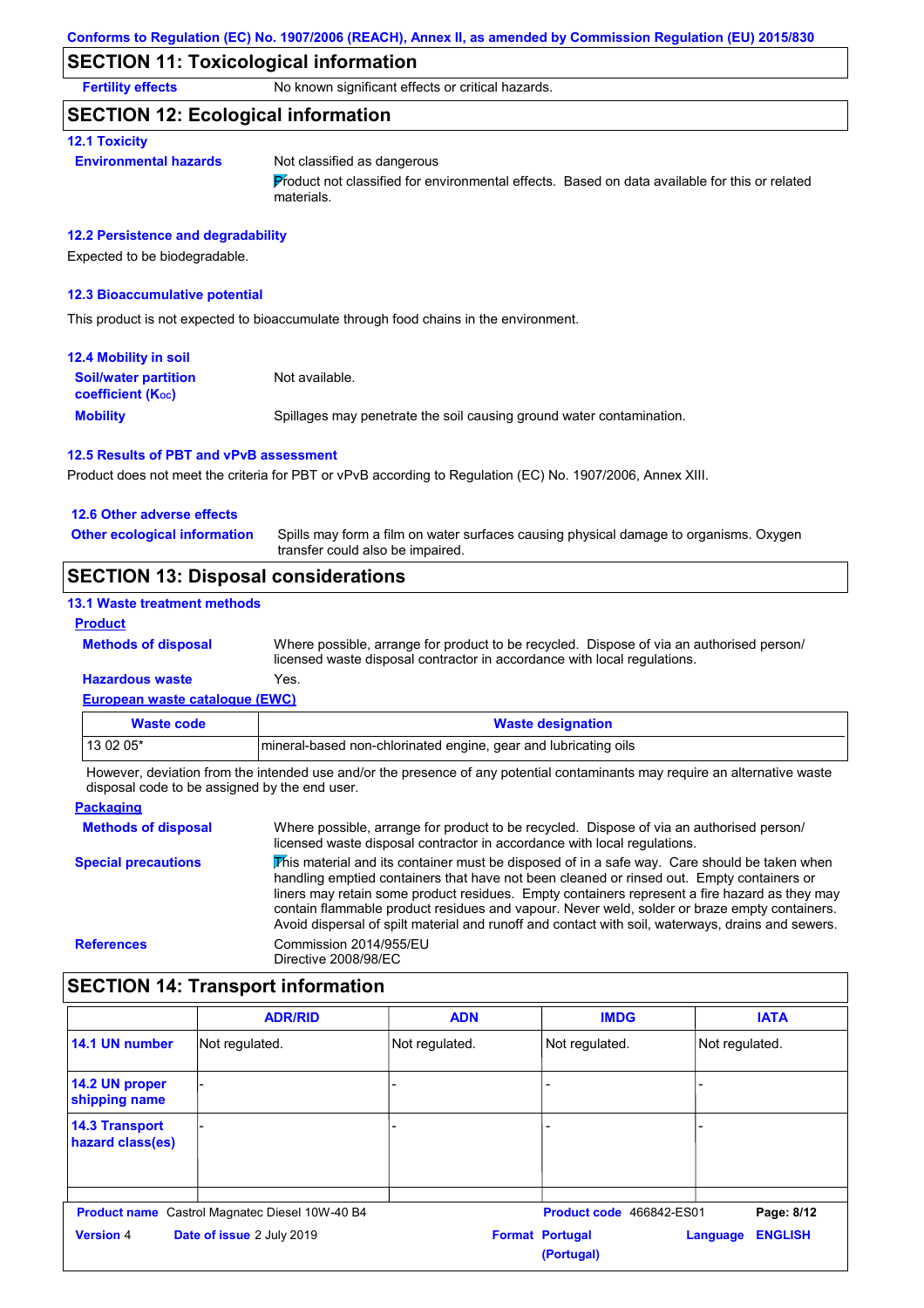# **SECTION 14: Transport information**

| 14.4 Packing<br>group                   |      |     |       |     |
|-----------------------------------------|------|-----|-------|-----|
| 14.5<br><b>Environmental</b><br>hazards | INo. | No. | l No. | No. |
| <b>Additional</b><br>information        |      |     |       |     |

**14.6 Special precautions for user** Not available.

**14.7 Transport in bulk according to Annex II of Marpol and the IBC Code** Not available.

## **SECTION 15: Regulatory information**

**Other regulations REACH Status** The company, as identified in Section 1, sells this product in the EU in compliance with the current requirements of REACH. **15.1 Safety, health and environmental regulations/legislation specific for the substance or mixture EU Regulation (EC) No. 1907/2006 (REACH) Annex XIV - List of substances subject to authorisation Substances of very high concern** None of the components are listed. All components are listed or exempted. All components are listed or exempted. All components are listed or exempted. All components are listed or exempted. **All components are active or exempted.** All components are listed or exempted. All components are listed or exempted. **United States inventory (TSCA 8b) Australia inventory (AICS) Canada inventory China inventory (IECSC) Japan inventory (ENCS) Korea inventory (KECI) Philippines inventory (PICCS) Taiwan Chemical Substances Inventory (TCSI)** All components are listed or exempted. **Ozone depleting substances (1005/2009/EU)** Not listed. **Prior Informed Consent (PIC) (649/2012/EU)** Not listed. **Seveso Directive** None of the components are listed. **Annex XIV**

This product is not controlled under the Seveso Directive.

| <b>15.2 Chemical safety</b> | A Chemical Safety Assessment has been carried out for one or more of the substances within  |
|-----------------------------|---------------------------------------------------------------------------------------------|
| assessment                  | this mixture. A Chemical Safety Assessment has not been carried out for the mixture itself. |

# **SECTION 16: Other information**

| <b>Abbreviations and acronyms</b> | Inland Waterway<br>Road<br>ATE = Acute Toxicity Estimate<br>BCF = Bioconcentration Factor<br>CAS = Chemical Abstracts Service | ADN = European Provisions concerning the International Carriage of Dangerous Goods by<br>ADR = The European Agreement concerning the International Carriage of Dangerous Goods by<br>CLP = Classification, Labelling and Packaging Regulation [Regulation (EC) No. 1272/2008] |  |
|-----------------------------------|-------------------------------------------------------------------------------------------------------------------------------|-------------------------------------------------------------------------------------------------------------------------------------------------------------------------------------------------------------------------------------------------------------------------------|--|
|                                   | <b>Product name</b> Castrol Magnatec Diesel 10W-40 B4                                                                         | Product code 466842-ES01<br>Page: 9/12                                                                                                                                                                                                                                        |  |
| <b>Version 4</b>                  | Date of issue 2 July 2019                                                                                                     | <b>ENGLISH</b><br><b>Format Portugal</b><br>Language<br>(Portugal)                                                                                                                                                                                                            |  |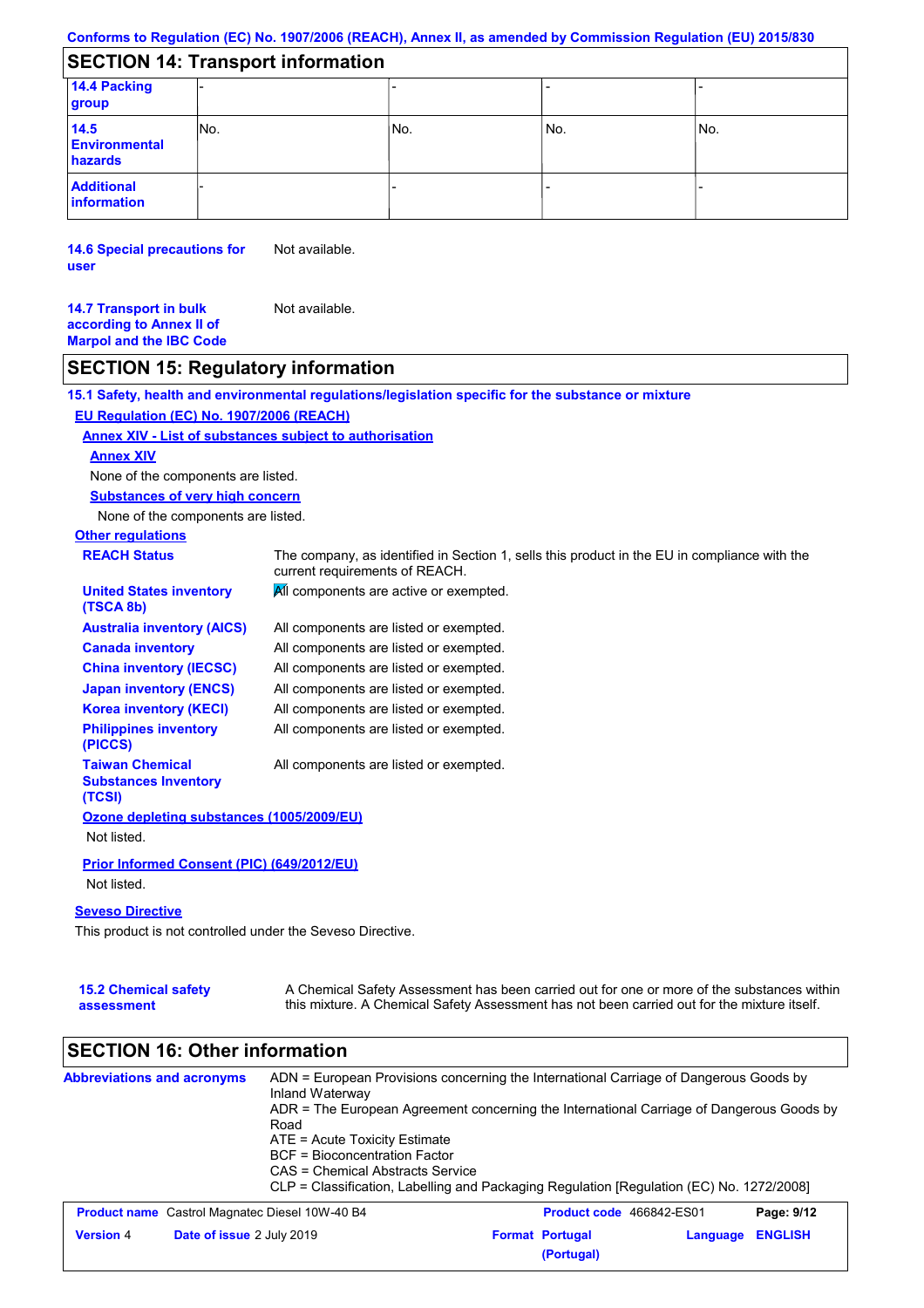### **SECTION 16: Other information**

CSA = Chemical Safety Assessment CSR = Chemical Safety Report DMEL = Derived Minimal Effect Level DNEL = Derived No Effect Level EINECS = European Inventory of Existing Commercial chemical Substances ES = Exposure Scenario EUH statement = CLP-specific Hazard statement EWC = European Waste Catalogue GHS = Globally Harmonized System of Classification and Labelling of Chemicals IATA = International Air Transport Association IBC = Intermediate Bulk Container IMDG = International Maritime Dangerous Goods LogPow = logarithm of the octanol/water partition coefficient MARPOL = International Convention for the Prevention of Pollution From Ships, 1973 as modified by the Protocol of 1978. ("Marpol" = marine pollution) OECD = Organisation for Economic Co-operation and Development PBT = Persistent, Bioaccumulative and Toxic PNEC = Predicted No Effect Concentration REACH = Registration, Evaluation, Authorisation and Restriction of Chemicals Regulation [Regulation (EC) No. 1907/2006] RID = The Regulations concerning the International Carriage of Dangerous Goods by Rail RRN = REACH Registration Number SADT = Self-Accelerating Decomposition Temperature SVHC = Substances of Very High Concern STOT-RE = Specific Target Organ Toxicity - Repeated Exposure STOT-SE = Specific Target Organ Toxicity - Single Exposure TWA = Time weighted average UN = United Nations UVCB = Complex hydrocarbon substance VOC = Volatile Organic Compound vPvB = Very Persistent and Very Bioaccumulative Varies = may contain one or more of the following 64741-88-4 / RRN 01-2119488706-23, 64741-89-5 / RRN 01-2119487067-30, 64741-95-3 / RRN 01-2119487081-40, 64741-96-4/ RRN 01-2119483621-38, 64742-01-4 / RRN 01-2119488707-21, 64742-44-5 / RRN 01-2119985177-24, 64742-45-6, 64742-52-5 / RRN 01-2119467170-45, 64742-53-6 / RRN 01-2119480375-34, 64742-54-7 / RRN 01-2119484627-25, 64742-55-8 / RRN 01-2119487077-29, 64742-56-9 / RRN 01-2119480132-48, 64742-57-0 / RRN 01-2119489287-22, 64742-58-1, 64742-62-7 / RRN 01-2119480472-38, 64742-63-8, 64742-65-0 / RRN 01-2119471299-27, 64742-70-7 / RRN 01-2119487080-42, 72623-85-9 / RRN 01-2119555262-43, 72623-86-0 / RRN 01-2119474878-16, 72623-87-1 / RRN 01-2119474889-13

**Procedure used to derive the classification according to Regulation (EC) No. 1272/2008 [CLP/GHS]**

| <b>Classification</b>                                   |                                                                                   | <b>Justification</b>                                                                                                                        |
|---------------------------------------------------------|-----------------------------------------------------------------------------------|---------------------------------------------------------------------------------------------------------------------------------------------|
| Not classified.                                         |                                                                                   |                                                                                                                                             |
| <b>Full text of abbreviated H</b><br><b>statements</b>  | 1315<br>H318<br>H411                                                              | Causes skin irritation.<br>Causes serious eye damage.<br>Toxic to aguatic life with long lasting effects.                                   |
| <b>Full text of classifications</b><br><b>[CLP/GHS]</b> | <b>Aguatic Chronic 2, H411</b><br>Eye Dam. 1, H318<br>Skin Irrit. 2, H315         | LONG-TERM (CHRONIC) AQUATIC HAZARD - Category 2<br>SERIOUS EYE DAMAGE/EYE IRRITATION - Category 1<br>SKIN CORROSION/IRRITATION - Category 2 |
| <b>History</b>                                          |                                                                                   |                                                                                                                                             |
| Date of issue/ Date of<br>revision                      | 02/07/2019.                                                                       |                                                                                                                                             |
| Date of previous issue                                  | 05/04/2019.                                                                       |                                                                                                                                             |
| <b>Prepared by</b>                                      | <b>Product Stewardship</b>                                                        |                                                                                                                                             |
|                                                         | $\mathbb Z$ Indicates information that has abanyed from provisualy issued varoian |                                                                                                                                             |

**Indicates information that has changed from previously issued version.**

#### **Notice to reader**

All reasonably practicable steps have been taken to ensure this data sheet and the health, safety and environmental information contained in it is accurate as of the date specified below. No warranty or representation, express or implied is made as to the accuracy or completeness of the data and information in this data sheet.

The data and advice given apply when the product is sold for the stated application or applications. You should not use the product other than for the stated application or applications without seeking advice from BP Group.

It is the user's obligation to evaluate and use this product safely and to comply with all applicable laws and regulations. The BP Group shall not be responsible for any damage or injury resulting from use, other than the stated product use of the material, from any failure to adhere to recommendations, or from any hazards inherent in the nature of the material. Purchasers of the product for supply to a third party for use at work, have a duty to take all necessary steps to ensure that any person handling or

|                  | <b>Product name</b> Castrol Magnatec Diesel 10W-40 B4 |                        | <b>Product code</b> 466842-ES01 | Page: 10/12 |
|------------------|-------------------------------------------------------|------------------------|---------------------------------|-------------|
| <b>Version 4</b> | <b>Date of issue 2 July 2019</b>                      | <b>Format Portugal</b> | Language ENGLISH                |             |
|                  |                                                       | (Portugal)             |                                 |             |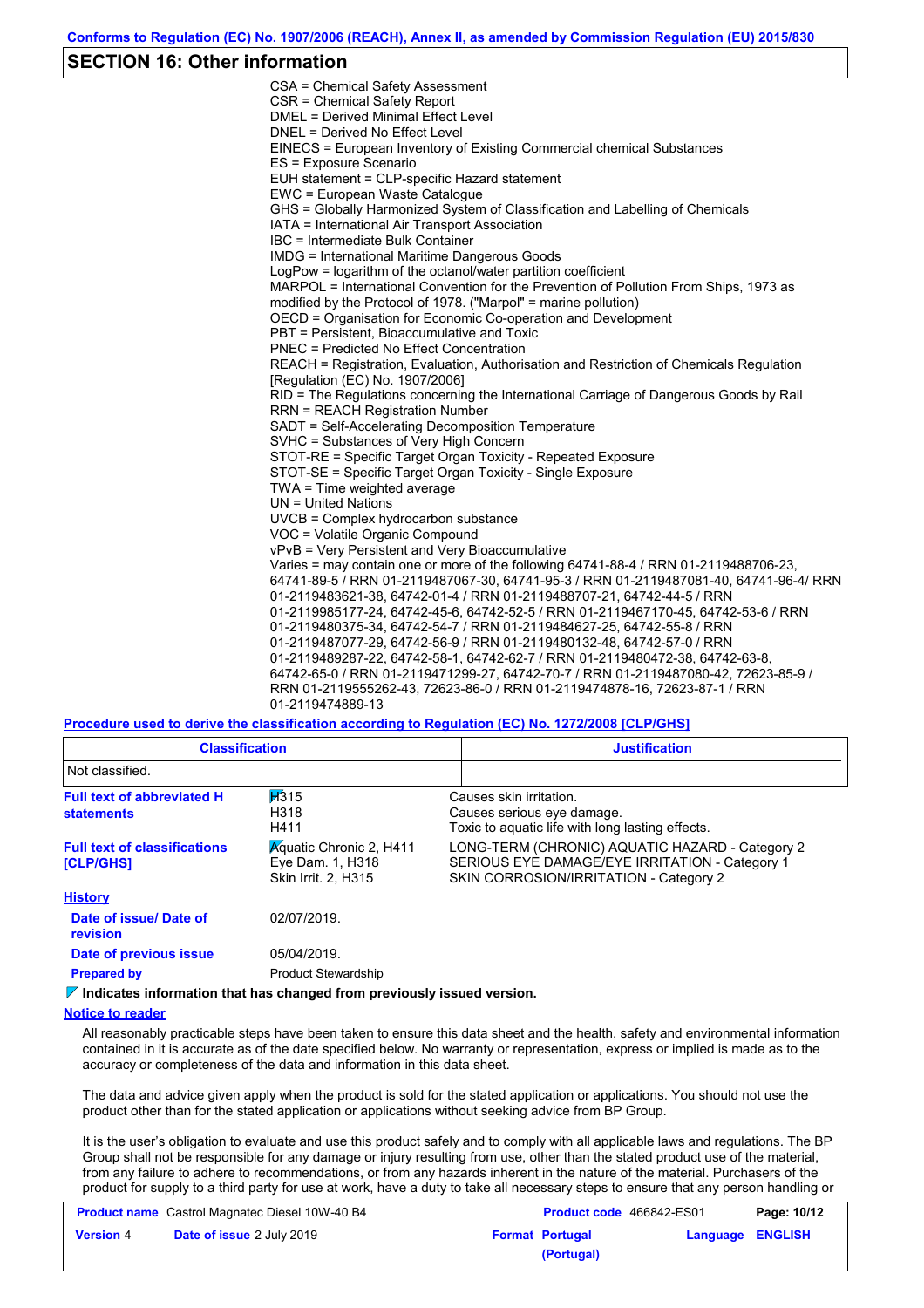# **SECTION 16: Other information**

using the product is provided with the information in this sheet. Employers have a duty to tell employees and others who may be affected of any hazards described in this sheet and of any precautions that should be taken. You can contact the BP Group to ensure that this document is the most current available. Alteration of this document is strictly prohibited.

|                  | <b>Product name</b> Castrol Magnatec Diesel 10W-40 B4 |
|------------------|-------------------------------------------------------|
| <b>Version 4</b> | <b>Date of issue 2 July 2019</b>                      |